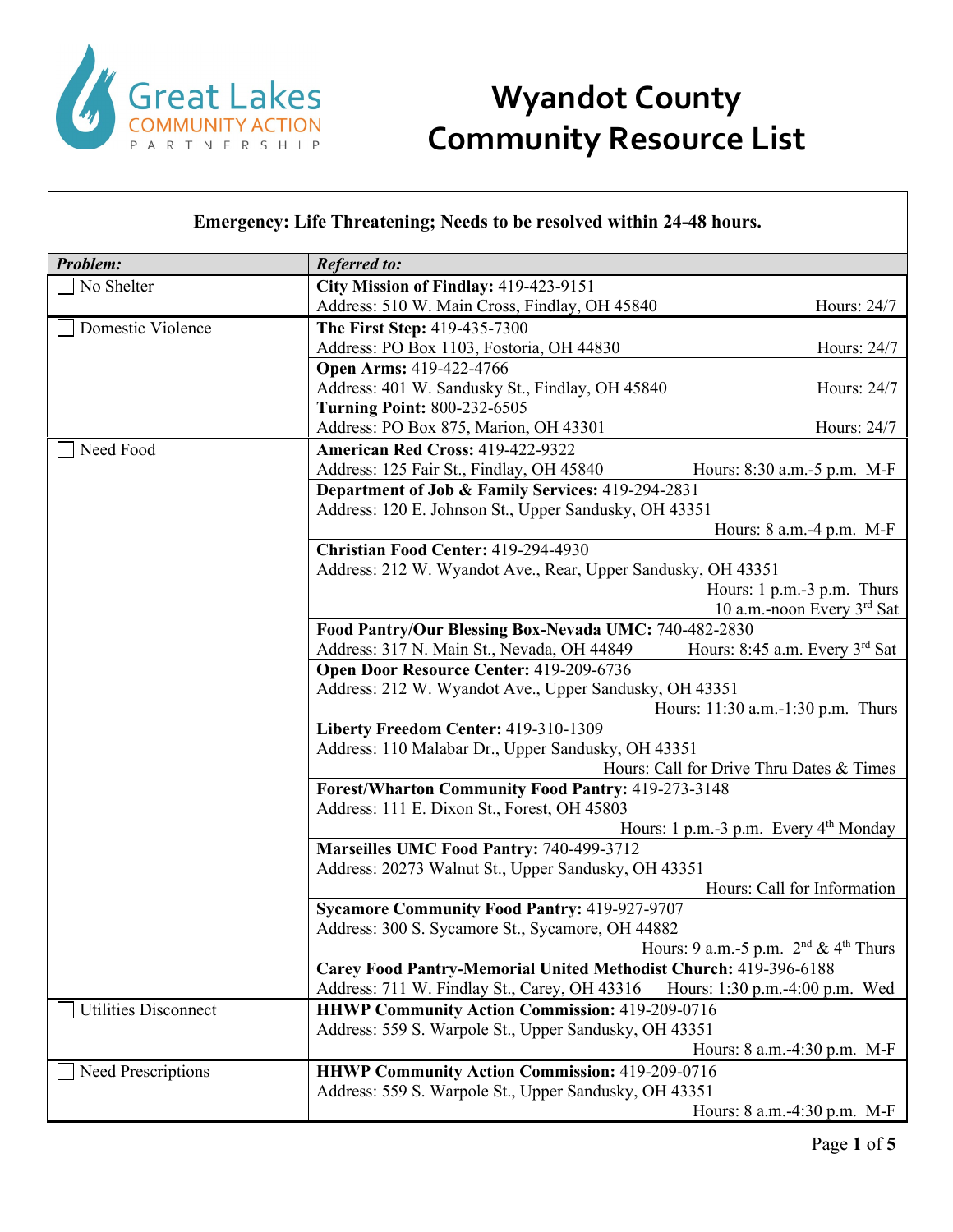

| Intermediate: In Crisis; Needs to be resolved within 7-14 days. |                                                                                                                                                                                                                                                                                     |  |
|-----------------------------------------------------------------|-------------------------------------------------------------------------------------------------------------------------------------------------------------------------------------------------------------------------------------------------------------------------------------|--|
| Need:                                                           | <b>Referred to:</b>                                                                                                                                                                                                                                                                 |  |
| Homeless Prevention                                             | <b>HHWP Community Action Commission: 419-209-0716</b><br>Address: 559 S. Warpole St., Upper Sandusky, OH 43351<br>Hours: 8 a.m.-4:30 p.m. M-F                                                                                                                                       |  |
| Sober Living                                                    | Alpha 12 Step Recovery Program-Jericho House: 419-617-1013<br>Address: 816 N. Sandusky Ave., Bucyrus, OH 44820<br>Hours: $9$ a.m. $-5$ p.m. M-Sat                                                                                                                                   |  |
|                                                                 | Transitional: Vulnerable; Needs to be resolved within 30 days.                                                                                                                                                                                                                      |  |
| Request:                                                        | <b>Referred to:</b>                                                                                                                                                                                                                                                                 |  |
| <b>Employment Services</b>                                      | Department of Jobs & Family Services: 419-617-4230<br>Address: 120 E. Johnson St., Upper Sandusky, OH 43351<br>Hours: 8 a.m.-4 p.m. M-F                                                                                                                                             |  |
| Preschool/Child Care Options                                    | <b>HHWP Community Action Commission: 419-209-0716</b><br>Address: 559 S. Warpole St., Upper Sandusky, OH 43351<br>Hours: 8 a.m.-4:30 p.m. M-F                                                                                                                                       |  |
|                                                                 | Wyandot County Help Me Grow: 419-294-6408<br>Address: 137D S. Sandusky Ave., Upper Sandusky, OH 43351<br>Hours: 8 a.m.-4 p.m. M-F                                                                                                                                                   |  |
|                                                                 | YWCA Child Care Resource and Referral: 419-255-5465<br>Address: 616 S. Collett St., #102, Lima, OH 45805<br>Hours: $6$ a.m. $-5$ p.m. M/F<br>8:30 a.m.-5 p.m. Tues/Wed/Thurs                                                                                                        |  |
| Health Insurance Options                                        | Department of Job & Family Services: 419-617-4230<br>Address: 120 E. Johnson St., Upper Sandusky, OH 43351<br>Hours: 8 a.m.-4 p.m. M-F                                                                                                                                              |  |
| Income Enrichment                                               | Department of Job & Family Services: 419-617-4230<br>Address: 120 E. Johnson St., Upper Sandusky, OH 43351<br>Hours: 8 a.m.-4 p.m. M-F                                                                                                                                              |  |
| <b>Transportation Services</b>                                  | HHWP-Wyandot Ride Service: 419-731-0019, ext. 21<br>Address: 440 Scott Ave., Findlay, OH 45840<br>Hours: 8 a.m.-4:30 p.m. M-F<br><b>HHWP-Hancock Area Transportation Services (HATS): 419-423-7261</b><br>Address: 440 Scott Ave., Findlay, OH 45840<br>Hours: 8 a.m.-4:30 p.m. M-F |  |
| Legal Services                                                  | Legal Aid of Western Ohio: 419-425-5745<br>Address: 1800 N. Blanchard St., Findlay, OH 45840<br>Hours: 9 a.m. -5 p.m. M-F<br>Ohio Northern University Legal Clinic: 419-227-0061                                                                                                    |  |
| Telephone Service                                               | Address: 121 W. High St., Ste. 700, Lima, OH 45801<br>Hours: 8 a.m.-4:30 p.m. M-F<br>Verizon Lifeline: 800-483-1807                                                                                                                                                                 |  |
| Physician &/or Dentist Options                                  | Hours: Call for Information<br>Dental Center of NW Ohio (Findlay Smiles): 419-422-7664<br>Address: 1800 N. Blanchard St., Ste. 122, Findlay, OH 45840<br>Hours: 8 a.m.-4:30 p.m. M-F                                                                                                |  |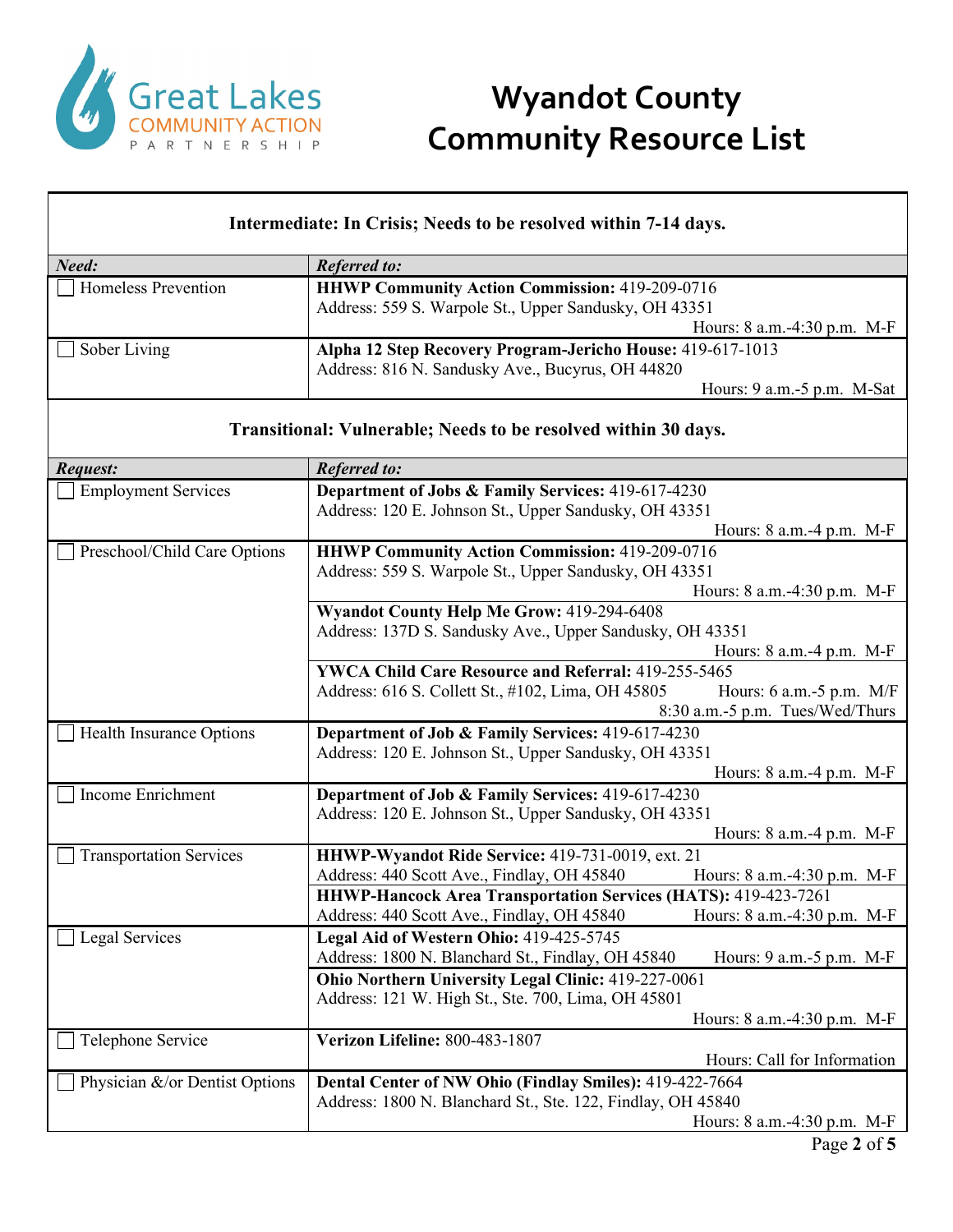

|                                                                   | <b>Wyandot County Public Health: 419-294-3852</b>                 |                                       |
|-------------------------------------------------------------------|-------------------------------------------------------------------|---------------------------------------|
|                                                                   | Address: 127A S. Sandusky, Upper Sandusky, OH 43351               |                                       |
|                                                                   |                                                                   | Hours: 8:30 a.m.-4:30 p.m. M-F        |
| Mental Health Treatment                                           | <b>Firelands Counseling &amp; Recovery Services: 419-294-4388</b> |                                       |
| Options                                                           | Address: 97 Houpt Dr., Ste. W, Upper Sandusky, OH 43351           |                                       |
|                                                                   |                                                                   | Hours: 11 a.m.-8 p.m. M               |
|                                                                   |                                                                   | 8 a.m.-5 p.m. Tues-Fri                |
|                                                                   | Mental Health & Recovery Services Board: 419-448-0640             |                                       |
|                                                                   | Address: 1200 N. St. Rt. 53, Tiffin, OH 44883                     | Hours: $8$ a.m.-4:30 p.m. M-F         |
| Alcohol/Drug Treatment                                            | <b>Firelands Counseling &amp; Recovery Services: 419-294-4388</b> |                                       |
| Options                                                           | Address: 97 Houpt Dr., Ste. W, Upper Sandusky, OH 43351           |                                       |
|                                                                   |                                                                   | Hours: $11$ a.m. $-8$ p.m. M          |
|                                                                   |                                                                   | 8 a.m.-5 p.m. Tues-Fri                |
|                                                                   | Mental Health & Recovery Services Board: 419-448-0640             |                                       |
|                                                                   | Address: 1200 N. St. Rt. 53, Tiffin, OH 44883                     | Hours: 8 a.m.-4:30 p.m. M-F           |
| Nutrition Information: Children                                   | <b>Wyandot County Public Health-WIC: 419-294-3341</b>             |                                       |
| 5 and Under and Pregnant Women                                    | Address: 127-A S. Sandusky Ave., Upper Sandusky, OH 43351         |                                       |
|                                                                   |                                                                   | Hours: 8:30 a.m.-4:30 p.m. Tues-Thurs |
|                                                                   |                                                                   |                                       |
| General: Interest; Application to be completed within 60-90 days. |                                                                   |                                       |
|                                                                   |                                                                   |                                       |
| Roanost <sup>.</sup>                                              | $Ro$ forrod to:                                                   |                                       |

| <b>Request:</b>                     | <b>Referred to:</b>                                                                                            |                                  |  |
|-------------------------------------|----------------------------------------------------------------------------------------------------------------|----------------------------------|--|
| Home Repair/Weatherization          | <b>HHWP Community Action Commission: 419-209-0716</b>                                                          |                                  |  |
|                                     | Address: 559 S. Warpole St., Upper Sandusky, OH 43351                                                          |                                  |  |
|                                     |                                                                                                                | Hours: $8$ a.m. $-4:30$ p.m. M-F |  |
|                                     | USDA Rural Development: 419-422-0242, ext. 4                                                                   |                                  |  |
|                                     | Address: 7868 Co. Rd. 140, Findlay, OH 45840                                                                   | Hours: Call for Information      |  |
| Long Term Rental Assistance         | <b>Marion Metropolitan Housing Authority: 740-383-5680</b>                                                     |                                  |  |
|                                     | Address: 117 N. Greenwood St., #12, Marion, OH 43302                                                           |                                  |  |
|                                     |                                                                                                                | Hours: $8$ a.m. $-4$ p.m. M-F    |  |
| Home Purchase Planning              | <b>HHWP Community Action Commission: 419-209-0716</b><br>Address: 559 S. Warpole St., Upper Sandusky, OH 43351 |                                  |  |
|                                     |                                                                                                                |                                  |  |
|                                     |                                                                                                                | Hours: 8 a.m.-4:30 p.m. M-F      |  |
|                                     | <b>Buckeye Ridge Habitat for Humanity: 740-383-2007</b>                                                        |                                  |  |
|                                     | Address: 1713 Marion-Mount Gilead Rd., Ste. 217, Marion, OH 43302                                              |                                  |  |
|                                     |                                                                                                                | Hours: $10$ a.m. $-6$ p.m. M-F   |  |
| Private Well Assistance             | <b>Great Lakes Community Action Partnership: 800-775-9767</b>                                                  |                                  |  |
|                                     | Address: 127 S. Front St., Fremont, OH 43420                                                                   | Hours: $8$ a.m. $-5$ p.m. M-F    |  |
| <b>Emergency Housing Assistance</b> | <b>HHWP Community Action Commission: 419-209-0716</b>                                                          |                                  |  |
|                                     | Address: 559 S. Warpole St., Upper Sandusky, OH 43351                                                          |                                  |  |
|                                     |                                                                                                                | Hours: 8 a.m.-4:30 p.m. M-F      |  |
|                                     | American Red Cross: 419-422-9322                                                                               |                                  |  |
|                                     | Address: 125 Fair St., Findlay, OH 45840                                                                       | Hours: 8:30 a.m. -5 p.m. M-F     |  |
| <b>GED Classes</b>                  | Wyandot County Marion Technical College ABLE Site: 419-294-4977, ext. 235                                      |                                  |  |
|                                     | Address: 120 E. Johnson St., Upper Sandusky, OH 43351                                                          |                                  |  |
|                                     |                                                                                                                | Hours: Call for Information      |  |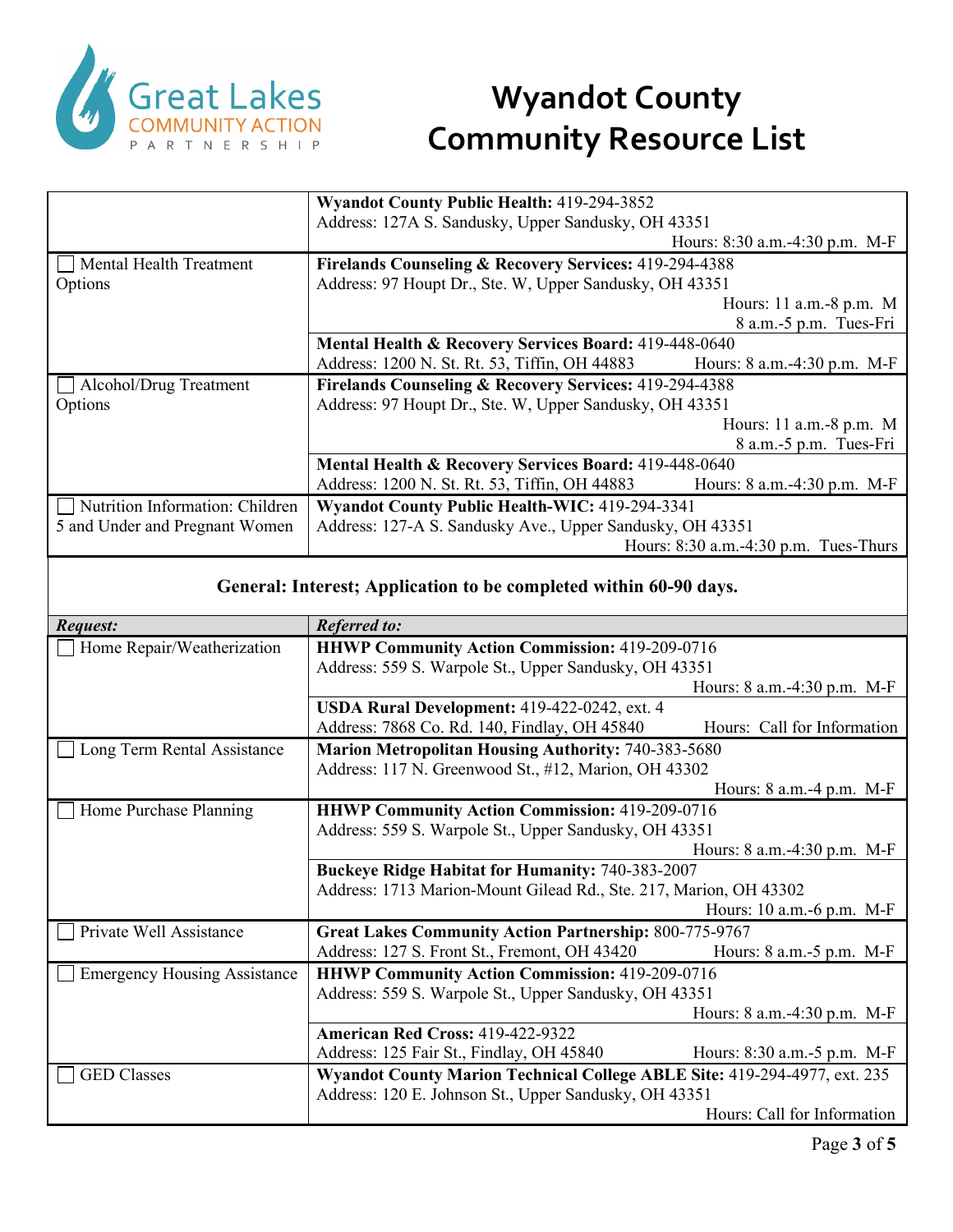

| <b>Parenting Classes</b>                                                                                        | Wyandot County Family and Children First Council: 419-294-6438                                                 |  |  |
|-----------------------------------------------------------------------------------------------------------------|----------------------------------------------------------------------------------------------------------------|--|--|
|                                                                                                                 | Address: 137D S. Sandusky Ave., Upper Sandusky, OH 43351                                                       |  |  |
|                                                                                                                 | Hours: 8 a.m.-4 p.m. M-F                                                                                       |  |  |
| <b>Family Planning Services</b>                                                                                 | Voice of Hope: 419-294-2273                                                                                    |  |  |
|                                                                                                                 | Address: 134 E. Wyandot Ave., Upper Sandusky, OH 43351                                                         |  |  |
|                                                                                                                 | Hours: $12$ p.m. $-5$ p.m. Tues                                                                                |  |  |
| <b>Budgeting Education</b>                                                                                      | <b>HHWP Community Action Commission: 419-209-0716</b><br>Address: 559 S. Warpole St., Upper Sandusky, OH 43351 |  |  |
|                                                                                                                 |                                                                                                                |  |  |
|                                                                                                                 | Hours: 8 a.m. -4:30 p.m. M-F                                                                                   |  |  |
|                                                                                                                 | Wyandot County OSU Extension Office: 419-294-4931                                                              |  |  |
|                                                                                                                 | Address: 109 S. Sandusky Ave., Room 16, Upper Sandusky, OH 43351                                               |  |  |
|                                                                                                                 | Hours: 8:30 a.m.-4:30 p.m. M-F                                                                                 |  |  |
| Vocational/College Options                                                                                      | Vanguard Sentinel Career & Technology Centers: 419-448-1212                                                    |  |  |
|                                                                                                                 | Address: 793 E. Twp. Rd. 201, Tiffin, OH 44883<br>Hours: Call for Information                                  |  |  |
|                                                                                                                 | North Central State College-Crawford Success Center: 419-755-9039                                              |  |  |
|                                                                                                                 | Address: 130 N. Walnut St., Bucyrus, OH 44820<br>Hours: 8 a.m.-5 p.m. M-Thurs                                  |  |  |
| <b>Business Dev. Counseling</b>                                                                                 | <b>HHWP Community Action Commission: 419-209-0716</b>                                                          |  |  |
|                                                                                                                 | Address: 559 S. Warpole St., Upper Sandusky, OH 43351                                                          |  |  |
|                                                                                                                 | Hours: 8 a.m.-4:30 p.m. M-F                                                                                    |  |  |
| Senior Services                                                                                                 | Wyandot County Council on Aging: 419-294-5733                                                                  |  |  |
|                                                                                                                 | Address: 127 S. Sandusky Ave., Upper Sandusky, OH 43351                                                        |  |  |
|                                                                                                                 | Hours: 8 a.m.-4 p.m. M-F                                                                                       |  |  |
| <b>Disability Support</b>                                                                                       | Angeline School and Industries: 419-294-4901                                                                   |  |  |
|                                                                                                                 | Address: 11028 County Hwy. 44, Upper Sandusky, OH 43351                                                        |  |  |
|                                                                                                                 | Hours: $8$ a.m. $-4$ p.m. M-F                                                                                  |  |  |
| NCOESC Parent Mentor Program: 419-294-3445                                                                      |                                                                                                                |  |  |
|                                                                                                                 | Address: 444 S. Eighth St., Upper Sandusky, OH 43351                                                           |  |  |
|                                                                                                                 | Hours: 8 a.m.-4 p.m. Mon-Thurs                                                                                 |  |  |
|                                                                                                                 | 8 a.m.-3 p.m. F                                                                                                |  |  |
| Clothing / Furniture /                                                                                          | American Red Cross: 419-422-9322                                                                               |  |  |
| Appliances                                                                                                      | Address: 125 Fair St., Findlay, OH 45840<br>Hours: 8:30 a.m.-5 p.m. M-F                                        |  |  |
|                                                                                                                 | The Clothing Closet- Memorial United Methodist Church: 419-396-6188                                            |  |  |
|                                                                                                                 | Address: 711 W. Findlay St., Carey, OH 43316                                                                   |  |  |
|                                                                                                                 | Hours: 1:30 p.m. -4:00 p.m. $1^{st}$ & 3 <sup>rd</sup> Wed<br>Practically Perfect: 419-209-0152                |  |  |
|                                                                                                                 |                                                                                                                |  |  |
| Address: 104 S. Sandusky Ave., Upper Sandusky, OH 43351<br>Hours: 11 a.m.-5 p.m. Tues-Fri<br>10 a.m.-1 p.m. Sat |                                                                                                                |  |  |
|                                                                                                                 |                                                                                                                |  |  |
|                                                                                                                 | Address: 317 N. Main St., Nevada, OH 44849<br>Hours: 4 p.m. -6 p.m. Wed                                        |  |  |
|                                                                                                                 | 10 a.m.-12 p.m. Sat                                                                                            |  |  |
| <b>Child Support Enforcement</b>                                                                                | Wyandot County Child Support Enforcement Agency: 419-617-4230                                                  |  |  |
|                                                                                                                 | Address: 120 E. Johnson St., Upper Sandusky, OH 43351                                                          |  |  |
|                                                                                                                 | Hours: 8 a.m.-4 p.m. M-F                                                                                       |  |  |